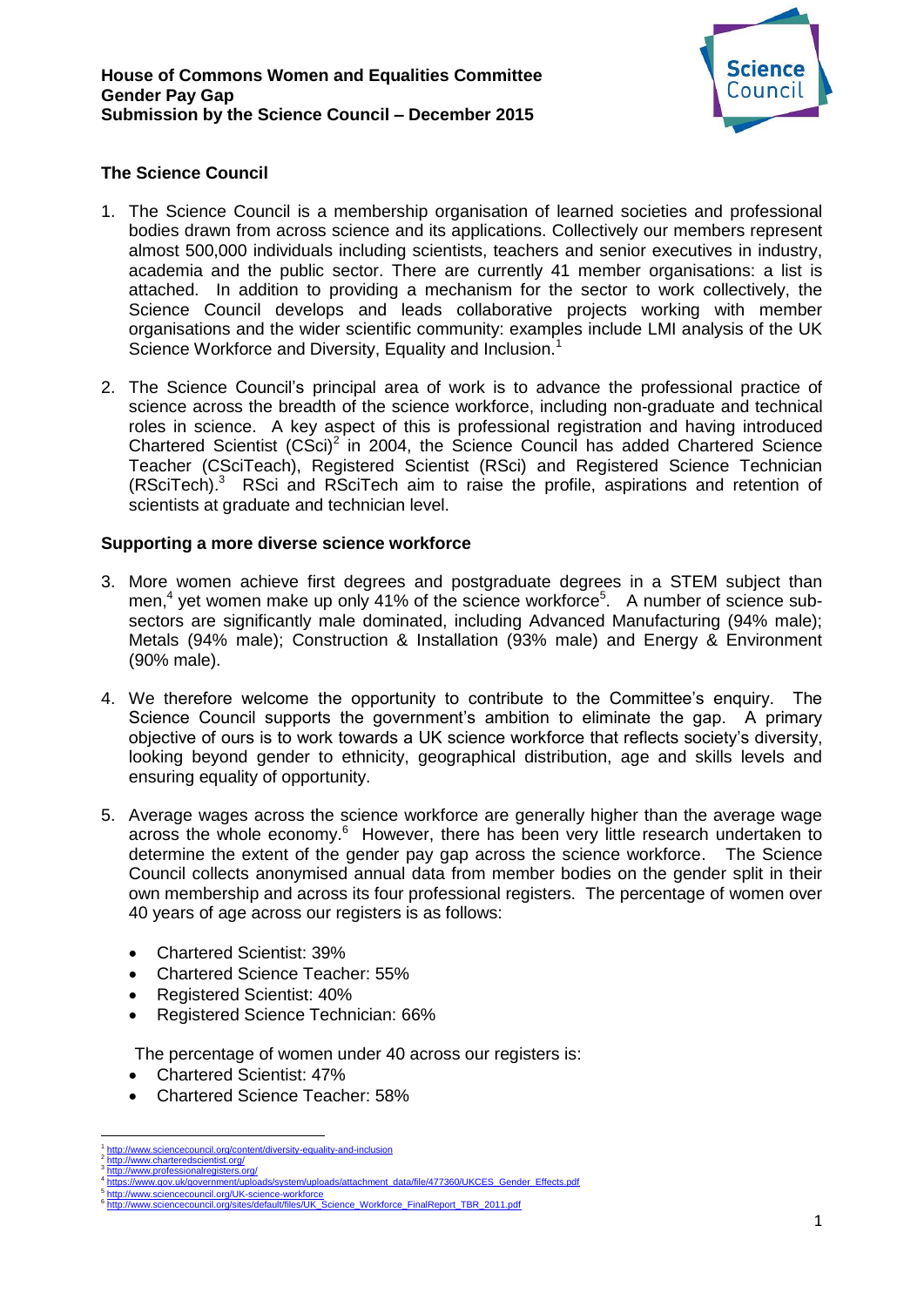- Registered Scientist: 47%
- Registered Science Technician: 56%
- 6. The Science Council has built progression and transferability into its professional registers to provide a clear route from technician level through to Chartered status. We are committing time and resources to tracking the number of registrants progressing through our registers. Through this we can develop an accurate picture of the number of women that move into senior positions within the science workforce, the salary bands in which they sit, and where potential barriers exist to progression.

# **7. We call on the government to support the Science Council's ability to meet the ambition to register all scientists by publicly encouraging more scientists, both male and female, to register as professional scientists with the Science Council.**

8. Nearly 6 million people are employed in science roles across the UK economy.<sup>7</sup> If the Science Council was provided with greater support to register all 6 million as registrants, we would be able to provide the government with a very accurate picture of the issues affecting the recruitment, retention and training of scientists at all levels throughout the UK economy, including gender issues by age and type of employment.

### **Question 1: How adequate are the Government's proposals for tackling the pay gap faced by women over 40? What additional measures would be most effective in reducing the pay differentials faced by this group?**

- 9. The government's proposals are a welcome step. We particularly welcome the extension of pay gap monitoring to the public sector, which employs a significant number of scientists. $8$ Bonus payments are not usual in science but we welcome their inclusion and hope that overtime payments will also be included. While measuring and making public the pay gap by company is important, eliminating the gender pay gap requires longer-term commitment by all members of society to challenging existing stereotypes through monitoring of children and young people's behaviour and preferences.
- 10. Evidence suggests that young women are often deterred from pursuing science careers by their learning experiences and the careers advice they receive.<sup>9</sup> We therefore need to be sure that gender stereotypes that place girls in passive and caring roles continue to be challenged. The percentage of female apprentices in early years (childcare) for example has been over 90% for the past 10 years. In engineering over the same period, this has been around 5%.<sup>10</sup> **Girls should therefore receive disproportionate encouragement and support to study science and maths.**
- 11. Part-time pay should always be exactly pro-rata of what would be paid for the role full-time. As long as women are expected to take on the bulk of domestic and caring responsibilities in society and at home then women will seek part-time work which enhances the differential.
- 12. One solution would be to move to a 4-day working week so that men have the opportunity to take domestic responsibility and women are not regarded as uncommitted workers, by working 4 days per week. For scientists in particular time away from work would encourage personal and professional development thereby boosting their potential for career progression.
- 13. The government must also continue to incentivise organisations to report on the gender of those present at senior levels and on their recruitment and retention practices. The voluntary approach advocated by Lord Davies has successfully begun to tackle the gender

 $\overline{a}$ 7 <http://www.sciencecouncil.org/content/science-workforce> <sup>8</sup> Science Council workforce research 2014

<sup>9</sup> <sup>y</sup> https://www.gov.uk/government/uploads/system/uploads/attachment\_data/file/302973/evidence-report-77-high-level-stem-skills\_1\_.pdf<br><sup>10</sup> <u><http://www.llakes.ac.uk/sites/llakes.ac.uk/files/44.%20Fuller%20and%20Unwin.pdf></u>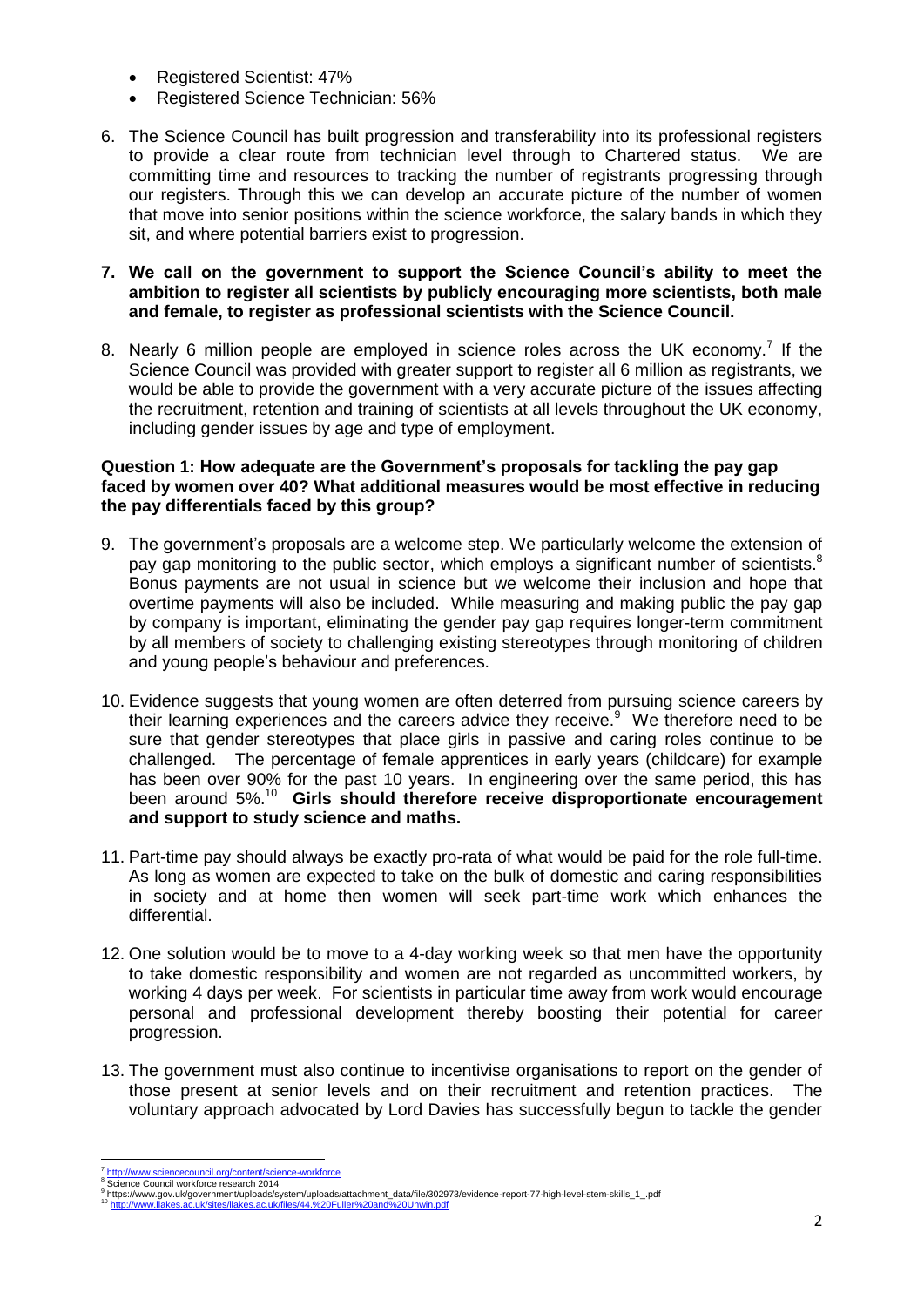balance on company boards.<sup>11</sup> In due course, this should be extended to public sector and voluntary organisations to gain a better understanding of career progression and whether it is affected by gender.

#### **Question 2: What actions would be most effective in improving recruitment, retention and re-training for women aged over 40?**

**Question 4: Are there particular difficulties in narrowing the gender pay gap for women working in predominantly female sectors and non-professional roles? Are there any evidence-based measures which could effectively address these issues?**

- 14. Before taking action to improve the recruitment, retention and re-training of women over 40 in the science workforce, it is important to gain a better understanding of when and why many women decide to take a career break or decide not to continue with a career in science.
- 15. Currently, women take on the greater burden of caring responsibilities. However, research shows that a majority of men want to take on greater caring responsibilities, but that some employers are deterred from enabling this by practical issues.<sup>12</sup> Employers should therefore be supported to encourage more men to take on a greater share of the caring burden. The provision of more flexible and longer paternity leave (combined with a 4-day week) would provide men with greater opportunities to share caring responsibilities. Approaches to tackling this could include:
	- Enabling both men and women to work more flexible hours or compress their working hours into fewer days
	- Facilitate the option of home-working, including provision of equipment and internet access
	- Wider provision of part-time working options for career-returners
- 16. Poor promotion and recruitment practices, few part-time roles available at more senior levels in STEM, and a lack of work-life balance in academia are consistently raised within the Science Council community as major concerns relating to gender pay issues. There is evidence to suggest that career breaks, particularly at the early family-formation stage, hinders the progression of women to the highest occupational levels. Women who take career breaks also tend to take longer to progress than women who do not take career breaks.<sup>13</sup> Women returning to work therefore require good return-to-work support. Opportunities to progress can also be limited for women as they are often locked into a particular geographical location.
- 17. The Research Excellence Framework (REF) for example risked penalising women taking maternity leave. The Science Council welcomes the changes to the panel criteria adopted by all four UK funding bodies which will allow one less output per submission for each period of leave, but academia needs to do much more to create the flexible environment that will enable women to maintain and advance their careers alongside their family responsibilities.
- 18. There is nothing inherent about any sector or occupation that should make it either predominantly male or female. However, terminology and images often plays a role in perpetuating stereotypes.<sup>14</sup> To counteract the existing stereotypes, those working in science should always be called scientists; the use of *'*female' or 'woman' scientist should only be used when the distinction is relevant.
- 19. To help ensure that careers in science are seen as attractive options, where all individuals

<sup>&</sup>lt;sup>11</sup> [https://www.gov.uk/government/uploads/system/uploads/attachment\\_data/file/471951/BIS-15-585-women-on-boards-davies-review-5-year-summary-october-2015.pdf](https://www.gov.uk/government/uploads/system/uploads/attachment_data/file/471951/BIS-15-585-women-on-boards-davies-review-5-year-summary-october-2015.pdf)

<sup>&</sup>lt;sup>12</sup> http://www.cipd.co.uk/NR/rdonlyres/F36B815C-ABAF-4A04-8842-639EA20E48BD/0/Flexible working Taskforce report.pdf<br><sup>13</sup> TBR, Leading the way: increasing the diversity of the science workforce, Project two: exploring the

Royal Society <sup>14</sup> <http://onlinelibrary.wiley.com/doi/10.1002/sce.3730670213/pdf>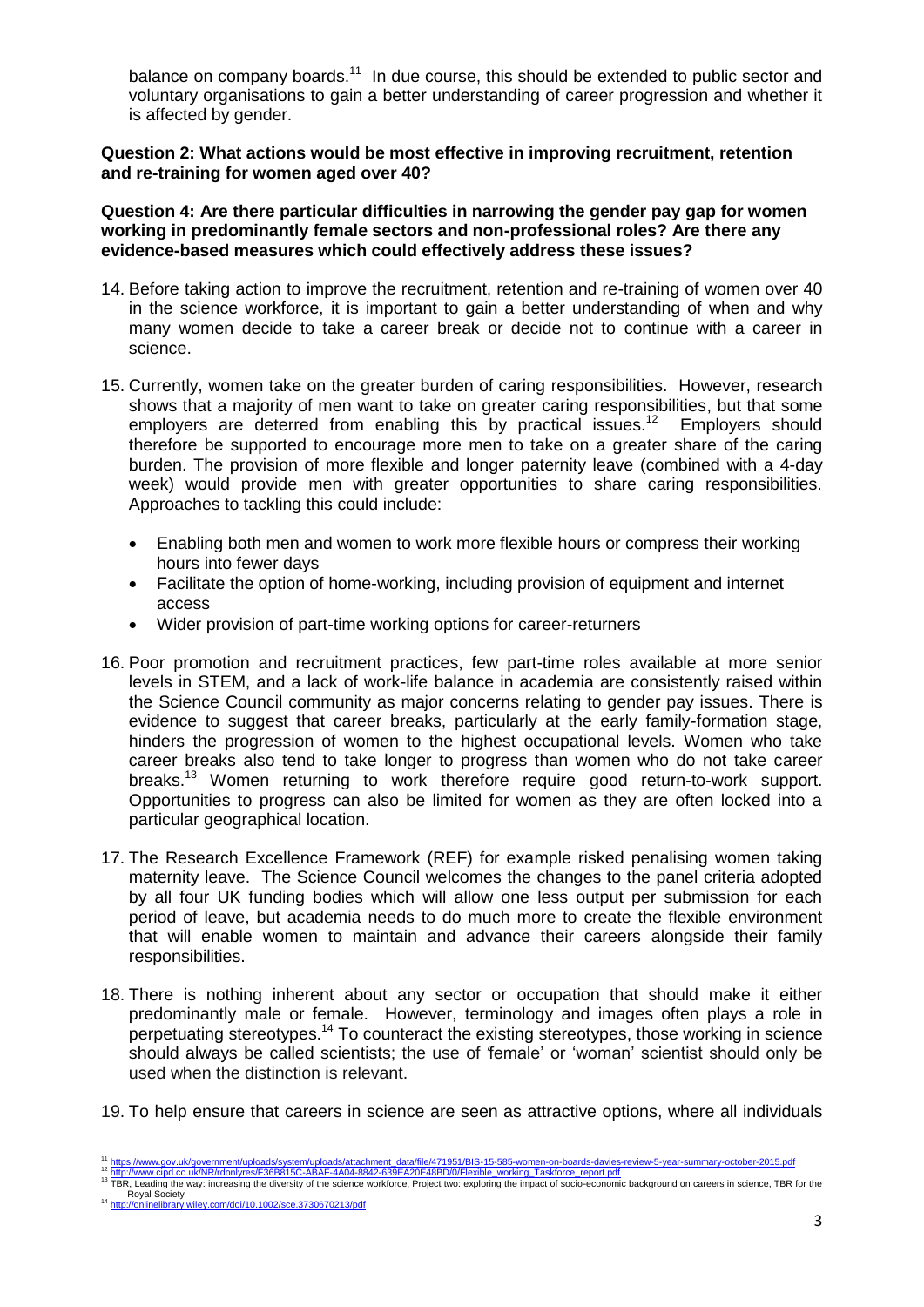are welcome and supported, there are a number of relatively low-cost actions that the government, in partnership with professional bodies, could take, including:

- Auditing school text books, teaching materials and career information literature for gender bias and requiring schools to use materials that are accredited for gender balance
- Using appropriate marketing material to ensure vocational education and apprenticeships appeal to both sexes
- Provide workplace opportunities for teachers to update their knowledge, skills and better understanding of the range of qualifications and career pathways in science
- Ensure that unconscious bias training is a compulsory requirement in teacher training
- Provide school leaders and teachers with training that enables them to develop an inclusive and gender neutral culture in their schools
- Ensure that all online job application forms are gender neutral
- Ensure Ofsted includes an element of its inspection seeking to check the school is not stereotyping children
- 20. Given the projected long-term demand for science skills across the UK economy, a greater collaborative effort is needed from business, government and education to engage, encourage and inspire more young people, including girls, to study science and pursue a career in science.

### **Question 5: Should the regulations on gender pay reporting be extended to organisations with fewer than 250 employees?**

- 21. Yes. Gender pay reporting should not be limited to larger organisations and must include public, private and voluntary sector employers of all sizes. It is the case that 58% of scientists work in organisations with fewer than 250 employees.<sup>15</sup> The Science Council considers it essential therefore to have the basic data on gender pay differences, and other diversity characteristics, across the whole economy and at all levels of employment, in order to measure progress and assess the impact of ongoing schemes and projects.
- 22. There may be a case for very small and micro-organisations to be exempted from the requirement due to the lack of significant information, the potential administrative burden of reporting or where revealing the salary of individuals would be inappropriate. However, they too should be incentivised to report data on their employees' pay. To reduce the administrative burden on smaller employers, providers of HR systems used by small and large organisations should be required to build-in easy gender pay reporting capabilities.

#### **Question 6: Would voluntary measures regarding what employers do with gender pay gap information be sufficient to create change within organisations? What could be done to ensure that information about an organisation's pay gap is translated into action?**

- 23. Providing employers with information on the gender pay gap in their sector means they can benchmark their own performance against competitors.
- 24. The government and public sector bodies should lead by example to encourage behaviour change across the economy. They are significant procurers of goods and services from private sector and charitable organisations, and should use their supply chains to hasten progress. This could include:
	- writing into procurement contacts and tenders, that goods and services will only be purchased from organisations that demonstrate evidence of taking the necessary steps to improve the gender pay gap if one exists within their organisation

<sup>15&</sup>lt;br>15 <http://www.sciencecouncil.org/content/science-workforce>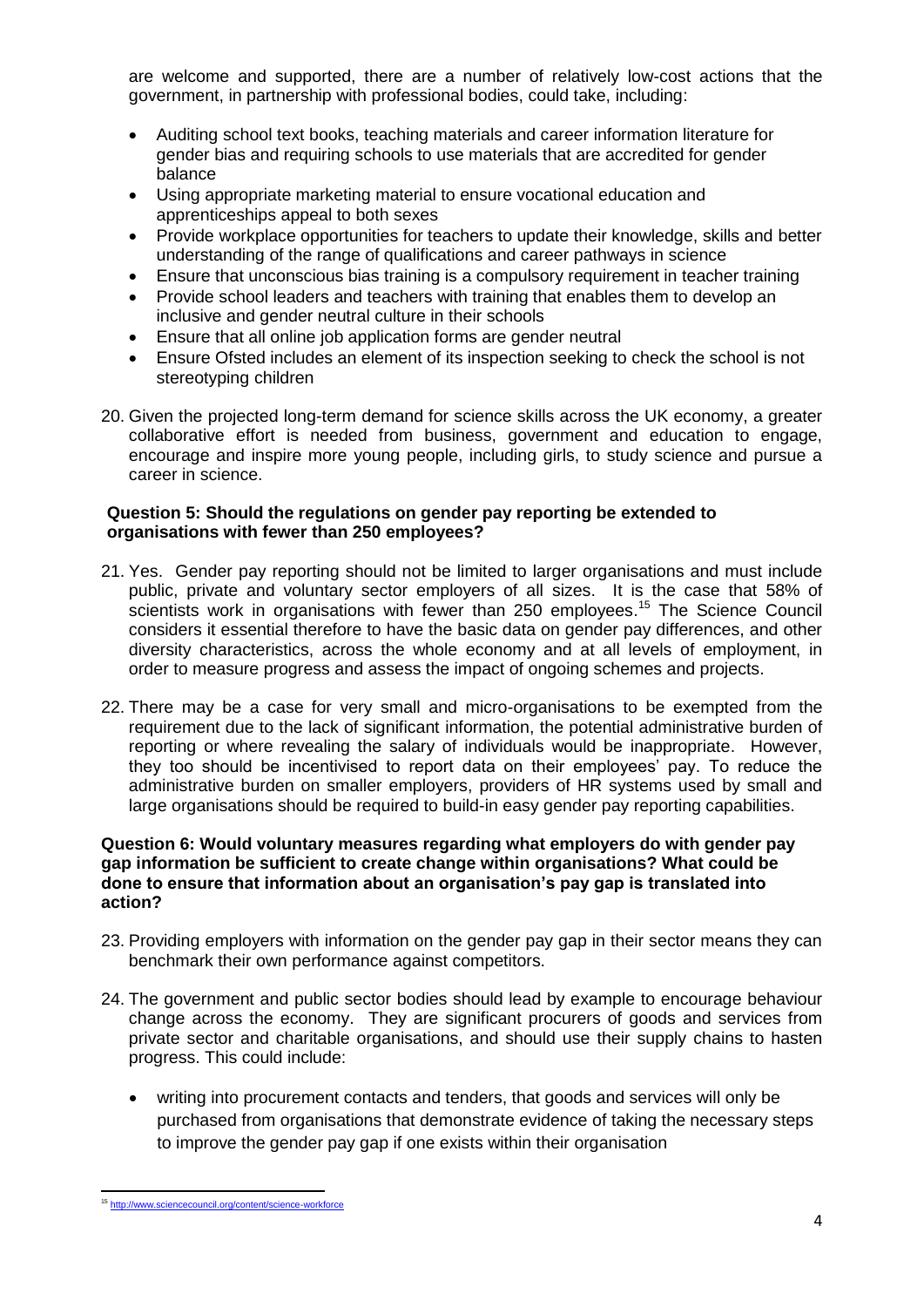- encouraging organisations to audit and publish their own recruitment and promotion practices for evidence of gender bias
- requiring the removal of gender identifiers in recruitment processes so that short-listing is done gender blind